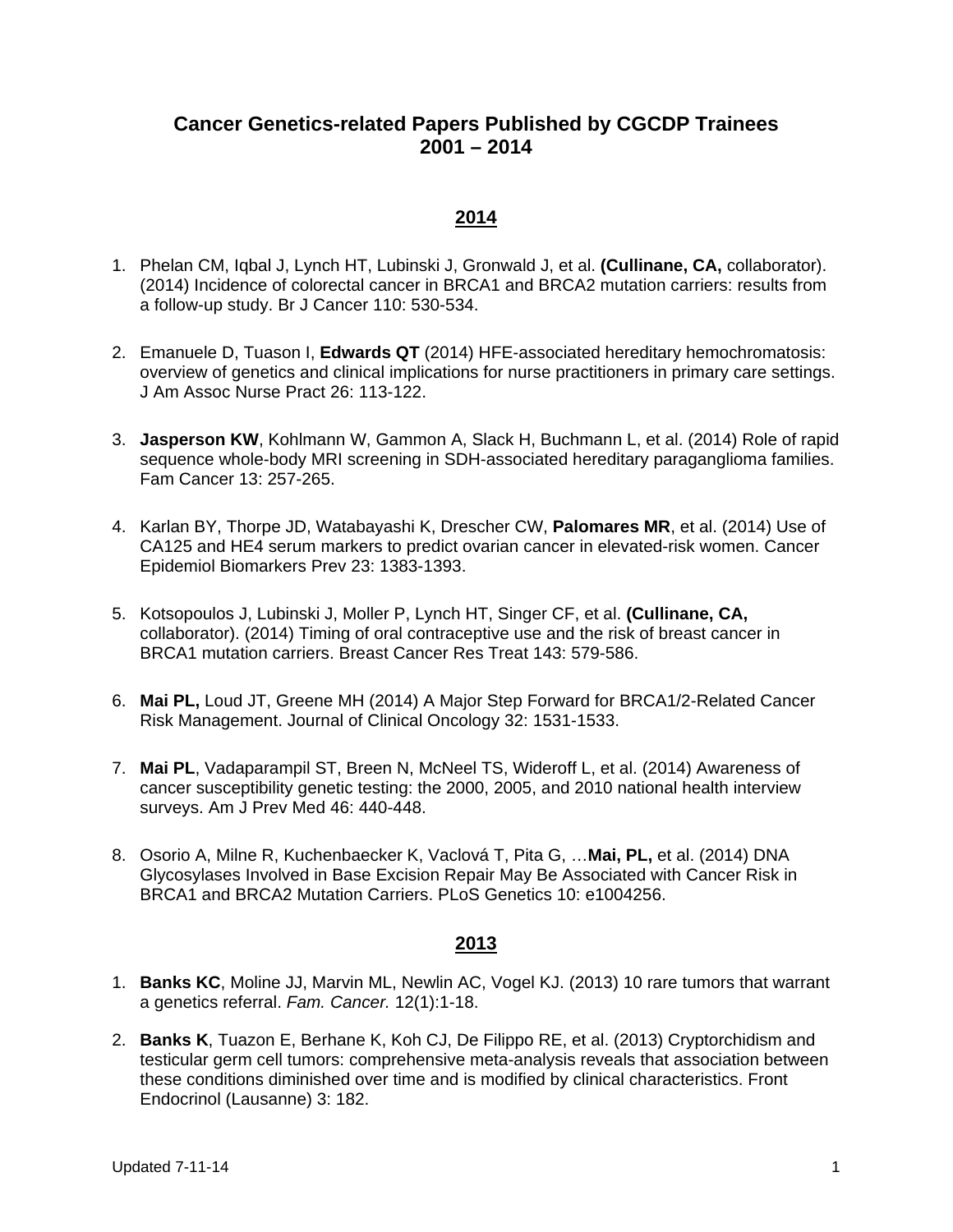- 3. **Beamer LC**, Linder L, Wu B, Eggert J. (2013) The impact of genomics on oncology nursing. Nurs Clin N Am. 48(4):585-626.
- 4. Bojesen SE, Pooley KA, Michailidou K,…**Mai PL**,…Weitzel JN,…et al. (2013) Multiple independent variants at the TERT locus are associated with telomere length and risks of breast and ovarian cancer. Nature Genetics, 45(4):371-384.
- 5. Burt RW, Cannon JA, David DS, Early DS, Ford JM, …**Jasperson, K**, et al. (2013) Colorectal cancer screening. J Natl Compr Canc Netw 11: 1538-1575.
- 6. Churpek JE, Lorenz R, Nedumgottil S, Onel K, Olopade OI, **Sorrell AD**, Owen CJ, Bertuch AA, Godley LA. (2013) Proposal for the clinical detection and management of patients and their family members with familial myelodysplastic syndrome/acute leukemia predisposition syndromes. *Leuk. Lymphoma.* 54(1):28-35.
- 7. Couch FJ, Wang X, McGuffog L,…Weitzel, JN,…**Mai PL**, et al. (2013) Genome-Wide Association Study in BRCA1 Mutation Carriers Identifies Novel Loci Associated with Breast and Ovarian Cancer Risk. PLOS Genetics. 9(3):e1003212.
- 8. Culver JO, Brinkerhoff CD, **Clague J**, K. Y, Singh K, Sand SR, Weitzel JN. (2013) Variants of Uncertain Significance in BRCA Testing: Evaluation of Surgical Decisions, Risk Perception, and Cancer Distress. *Clin. Genet.* 84: 464-472.
- 9. Day AM, **Palomares M.** (2013) How temporal frequency affects global form coherence in Glass patterns. Vision research. 95:18-22.
- 10. Gammon A, **Jasperson K,** Pilarski R, Prior TW, Kuwada S (2013) PTEN mosaicism with features of Cowden syndrome. Clinical Genetics 84: 593-595.
- 11. Gaudet MM, Kuchenbaecker K, Vijai J, …Weitzel, JN, …**Mai, PL**, et al. (2013) Identification of a BRCA2-Specific Modifier Locus at 6p24 Related to Breast Cancer Risk. PLoS Genetics. 9(3):e1003173. PMCID: PMC3609647.
- 12. **Jasperson K** (2013) Colorectal cancer: Cascade genetic testing in Lynch syndrome: room for improvement. Nat Rev Gastroenterol Hepatol 10: 506-508.
- 13. **Jasperson KW**, Kanth P, Kirchhoff AC, Huismann D, Gammon A, et al. (2013) Serrated polyposis: colonic phenotype, extracolonic features, and familial risk in a large cohort. Dis Colon Rectum 56: 1211-1216.
- 14. Maradiegue AH, **Edwards QT**, Seibert D (2013) 5-years later have faculty integrated medical genetics into nurse practitioner curriculum? Int J Nurs Educ Scholarsh 10: 245-254.
- 15. **Palomares M,** Shannon MT (2013) Global dot integration in typically developing children and in Williams Syndrome. Brain Cogn 83: 262-270.
- 16. Santos EMM, **Edwards QT**, Floria-Santos M, Rogatto SR, Achatz MIW, MacDonald DJ. (2013) Integration of Genomics in Cancer Care. *J Nurs Scholarsh.* 45(1):43-51.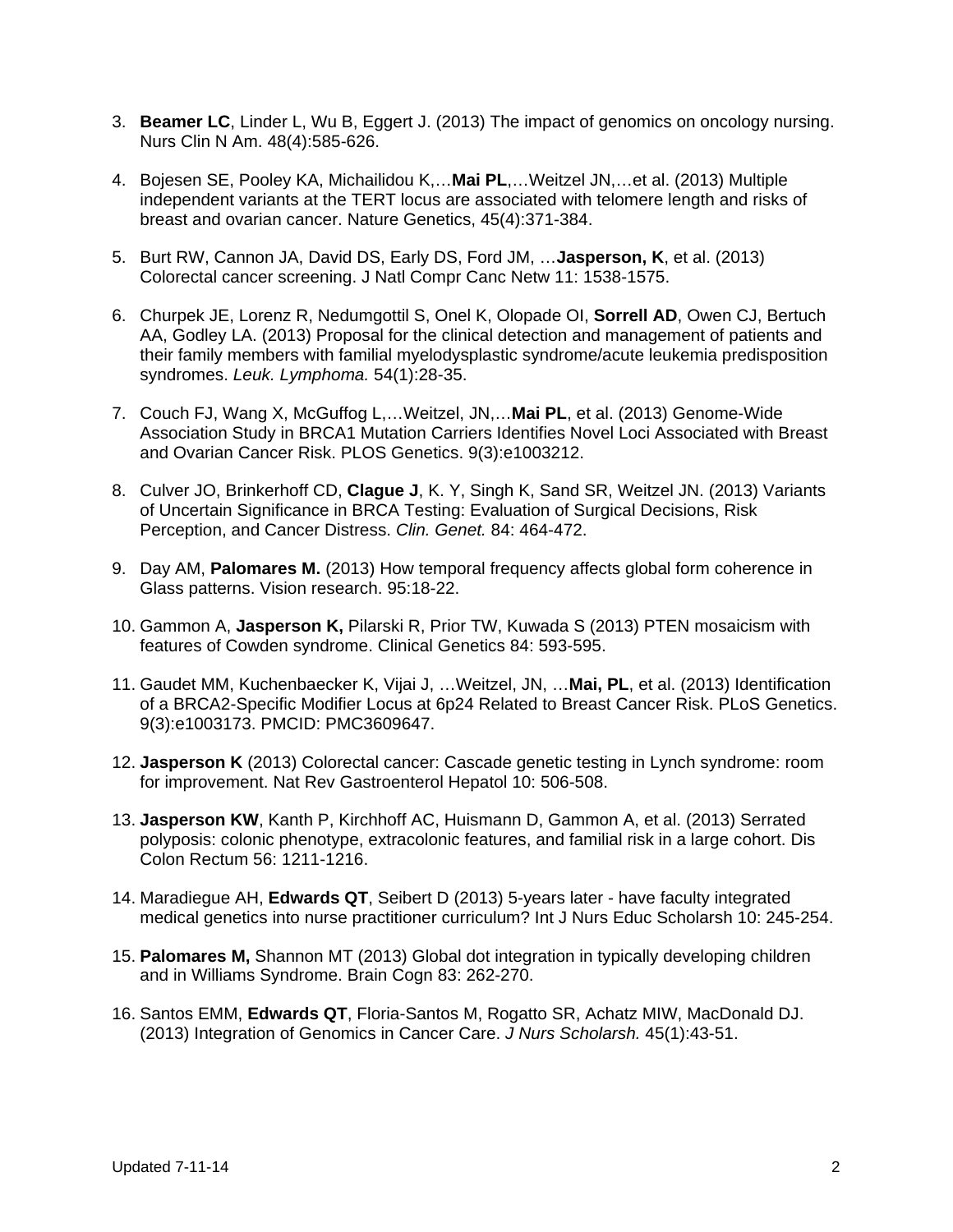- 17. Segev Y, Iqbal J, Lubinski J, Gronwald J, Lynch HT, et al. **(Cullinane, CA,** collaborator). (2013) The incidence of endometrial cancer in women with BRCA1 and BRCA2 mutations: An international prospective cohort study. Gynecol Oncol 130: 127-131.
- 18. Semple J, Metcalfe KA, Lynch HT, Kim-Sing C, Senter L, et al. **(Cullinane, CA,**  collaborator). (2013) International rates of breast reconstruction after prophylactic mastectomy in BRCA1 and BRCA2 mutation carriers. Ann Surg Oncol 20: 3817-3822.
- 19. Senst N, Llacuachaqui M, Lubinski J, Lynch H, Armel S, et al. **(Cullinane, CA,** collaborator). (2013) Parental origin of mutation and the risk of breast cancer in a prospective study of women with a BRCA1 or BRCA2 mutation. Clin Genet 84: 43-46.
- 20. Simmons RG, Lee YC, Stroup AM, Edwards SL, Rogers A, …**Jasperson, K**, et al. (2013) Examining the challenges of family recruitment to behavioral intervention trials: factors associated with participation and enrollment in a multi-state colonoscopy intervention trial. Trials 14: 116.
- 21. **Sorrell AD**, Espenschied C, Culver J, Weitzel J. (2013) Tumor Protein p53 (TP53) Testing and Li-Fraumeni Syndrome : Current Status of Clinical Applications and Future Directions. *Mol Diagn Ther.* 17(1):31-47.
- 22. Valentini A, Lubinski J, Byrski T, Ghadirian P, Moller P, … Narod, S. A. et al. **(Cullinane, CA,** collaborator). (2013) The impact of pregnancy on breast cancer survival in women who carry a BRCA1 or BRCA2 mutation. Breast Cancer Res Treat 142: 177-185.
- 23. Weitzel JN, **Clague J**, **Martir-Negron A**, Ogaz R, Herzog J, Ricker C, Jungbluth C, Cina C, Duncan P, et al. (2013) Prevalence and Type of BRCA Mutations in Hispanics undergoing Genetic Cancer Risk Assessment in the Southwestern United States. *J Clin Oncol.* 31(2):210-216.

- 1. **Beamer, L.**, Grant, M., Espenschied, C., Blazer, K., Hampel, H., Weitzel, J.N., & MacDonald, D.J. (2012) Reflex Immunohistochemistry and Microsatellite Instability Testing of Colorectal Tumors for Lynch Syndrome among US Cancer Programs and Follow-up of Abnormal Results. *J Clin Oncol,* 30:1058-63, 2012
- 2. Bellcross, C. A., Bedrosian, S. R., Daniels, E., Duquette, D., Hampel, H., **Jasperson, K.**, et al. (2012) Implementing screening for Lynch syndrome among patients with newly diagnosed colorectal cancer: summary of a public health/clinical collaborative meeting. *Genet Med, 14*(1), 152-162.
- 3. Bolton, K. L., Chenevix-Trench, G., Goh, C., Sadetzki, S., Ramus, S. J., Karlan, B. Y.,…**Mai, P. L.**, et al. (2012) Association between BRCA1 and BRCA2 mutations and survival in women with invasive epithelial ovarian cancer. *JAMA, 307*(4), 382-390.
- 4. Couch, F. J., Gaudet, M. M., Antoniou, A. C., Ramus, S. J., Kuchenbaecker, K. B., Soucy, P.,…**Mai, P. L.**, et al. (2012) Common Variants at the 19p13.1 and ZNF365 Loci Are Associated with ER Subtypes of Breast Cancer and Ovarian Cancer Risk in BRCA1 and BRCA2 Mutation Carriers. *Cancer Epidemiol Biomar*, 21(4):645-657.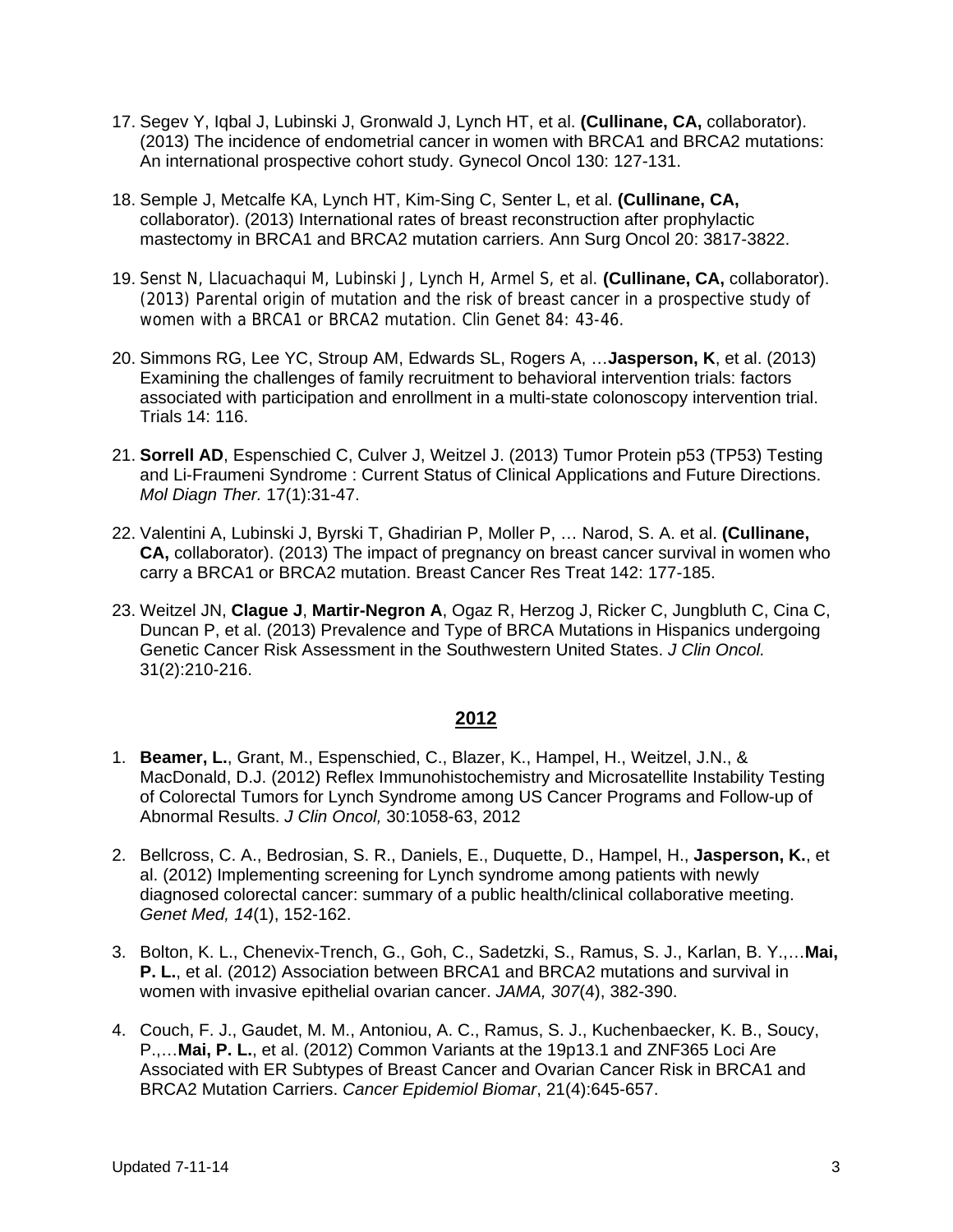- 5. Ding YC, McGuffog L, Healey S, Friedman E,…**Mai PL**, et al. (2012) A non-synonymous polymorphism in IRS1 modifies risk of developing breast and ovarian cancers in BRCA1 and ovarian cancer in BRCA2 mutation carriers. *Cancer Epidem Biomar,* 21(8):1362-1370.
- 6. Espenschied C. R., MacDonald D. J., Culver J. O., Sand S., Hurley K., **Banks K. C.**, Weitzel J. N., Blazer K. R. (2012) Closing the Loop: Action research in a multimodal hereditary cancer patient conference is an effective tool to assess and address patient needs. *J. Cancer Educ,* 27(3):467-477.
- 7. Gammon A, **Jasperson K**, Pilarski R, Prior TW, Kuwada S. *(*2012 Epub ahead of print) PTEN mosaicism with features of Cowden syndrome. *Clin. Genet.*
- 8. Iqbal J, Ragone A, Lubinski J, Lynch HT, Moller P, et al. **(Cullinane, CA,** collaborator) (2012) The incidence of pancreatic cancer in BRCA1 and BRCA2 mutation carriers. Br J Cancer 107: 2005-2009.
- 9. Jakubowska A, Rozkrut D, Antoniou A, Hamann U, Scott RJ, McGuffog L, Healy S, Sinilnikova OM, Rennert G,…**Mai PL**,…et al. (2012) Association of PHB 1630 C>T and MTHFR 677 C>T polymorphisms with breast and ovarian cancer risk in BRCA1/2 mutation carriers: results from a multicenter study. *Br. J. Cancer,* 106(12):2016-2024.
- 10. **Jasperson KW**. (2012) Genetic testing by cancer site: colon (polyposis syndromes). *Cancer Journal,* 18(4):328-333.
- 11. Kotsopoulos J, Lubinski J, Salmena L, Lynch HT, Kim-Sing C, Foulkes WD, Ghadirian P, Neuhausen SL, Demsky R, et al. **(Cullinane, CA,** collaborator) (2012) Breastfeeding and the risk of breast cancer in BRCA1 and BRCA2 mutation carriers. *Breast Cancer Research,*  14(2):R42.
- 12. Lewis CM, Jr., **Obregon-Tito A**, Tito RY, Foster MW, Spicer PG (2012) The Human Microbiome Project: lessons from human genomics. Trends Microbiol 20: 1-4.
- 13. **Mai PL**, Malkin D, Garber JE, Schiffman JD, Weitzel JN, Strong L, Wyss O, Locke L, Means V, et al. (2012) Li-Fraumeni syndrome: Report of a clinical research workshop and creation of a research consortium. *Cancer Genetics,* 205(10):479-487.
- 14. Mavaddat, N., Barrowdale, D., Andrulis, I. L., Domchek, S. M., Eccles, D., Nevanlinna, H.,…**Mai, P. L.**, et al. (2012) Pathology of Breast and Ovarian Cancers among BRCA1 and BRCA2 Mutation Carriers: Results from the Consortium of Investigators of Modifiers of BRCA1/2 (CIMBA). *Cancer Epidemiol Biomar*, *21*(1), 134-147.
- 15. McGee J, Kotsopoulos J, Lubinski J, Lynch HT, Rosen B, Tung N, Kim-Sing C, Karlan B, Foulkes WD, et al. **(Cullinane, CA,** collaborator) (2012) Anthropometric measures and risk of ovarian cancer among BRCA1 and BRCA2 mutation carriers. *Obesity,* 20(6):1288-1292.
- 16. Newhauser, W. D., Scheurer, M. E., Faupel-Badger, J. M., **Clague, J.**, Weitzel, J., & Woods, K. V. (2012) The Future Workforce in Cancer Prevention: Advancing Discovery, Research, and Technology. *Journal of Cancer Education*, 27(2), S128-135
- 17. Ramus SJ, Antoniou AC, Kuchenbaecker KB, Soucy P, Beesley J, Chen X, McGuffog L, Sinilnikova OM, Healey S,…**Mai, PL**, et al. (2012) Ovarian cancer susceptibility alleles and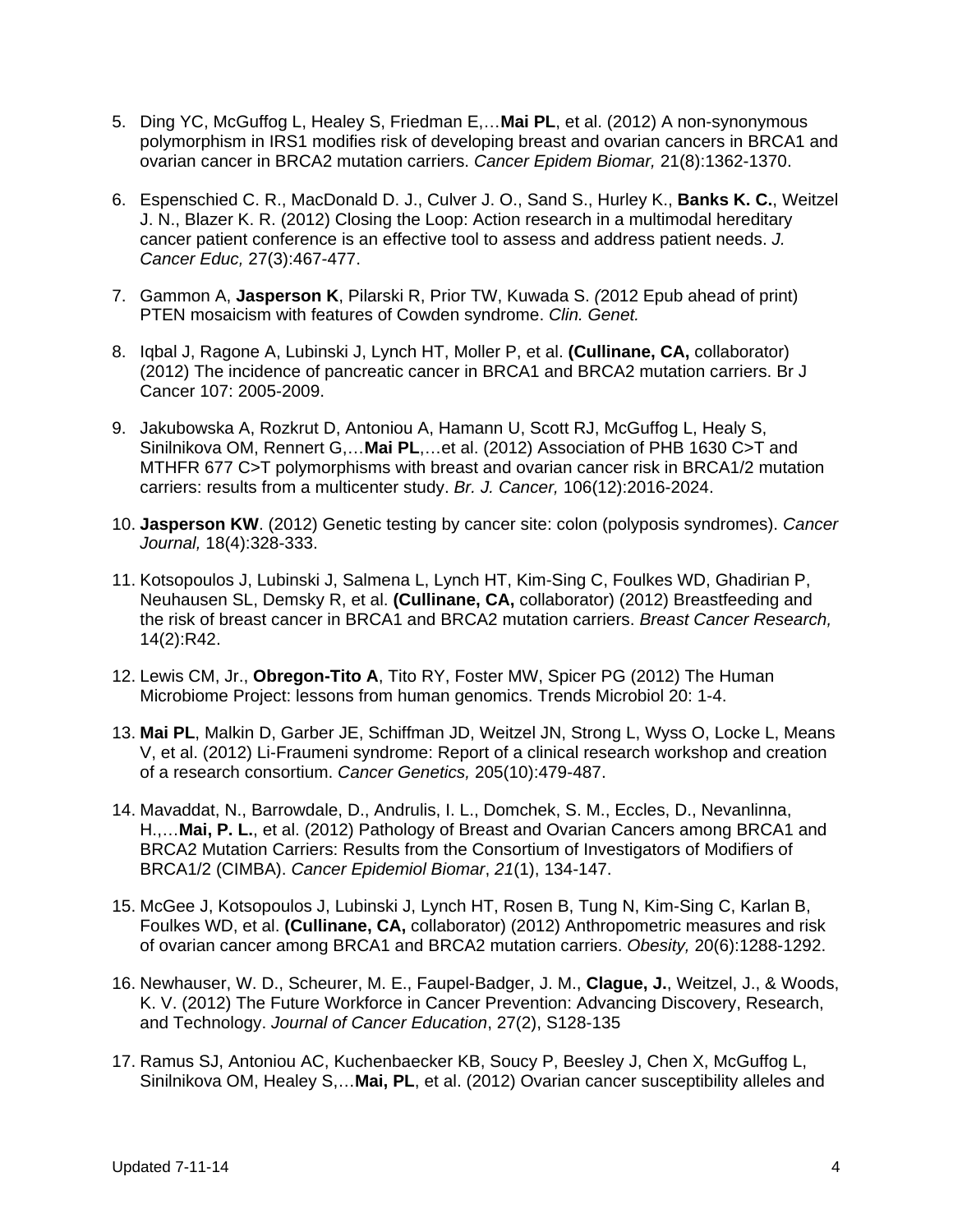risk of ovarian cancer in BRCA1 and BRCA2 mutation carriers. *Human Mutation,* 33(4):690- 702.

- 18. Rothwell, E., Kohlmann, W., **Jasperson, K.**, Gammon, A., Wong, B., & Kinney, A. (2012) Patient outcomes associated with group and individual genetic counseling formats. *Fam Cancer, 11*(1), 97-106.
- 19. Samadder NJ, **Jasperson K**, Burt RW. (2012) A pain in the neck and colon polyps. *Gastroenterology,* 142(5):1073-1259.
- 20. **Sarter, B.**, Banerji P., Banerji, P. (2012) Successful treatment of chronic viral hepatitis with high-dilution medicine. Global Advances in Health and Medicine, 1:1, 24-27.
- 21. Sherman ME, Guido R, Wentzensen N, Yang HP, **Mai PL**, Greene MH. (2012) New views on the pathogenesis of high-grade pelvic serous carcinoma with suggestions for advancing future research. *Gynecol Oncol,* 127(3):645-650.
- 22. **Sorrell AD**, Alonzo TA, Hilden JM, Gerbing RB, Loew TW, et al. (2012) Favorable survival maintained in children who have myeloid leukemia associated with Down syndrome using reduced-dose chemotherapy on Children's Oncology Group trial A2971: A report from the Children's Oncology Group. Cancer 118: 4806-4814.
- 23. **Sorrell AD**, Espenschied C, Wang W, Weitzel JN, Chu S, Parker P, Saldivar S, Bhatia R. (2012) Hereditary leukemia due to rare RUNX1c splice variant (L472X) presents with eczematous phenotype. *International Journal of Clinical Medicine, 3:607-613*
- 24. Tito RY, Knights D, Metcalf J, **Obregon-Tito AJ**, Cleeland L, et al. (2012) Insights from characterizing extinct human gut microbiomes. PLoS One 7: e51146.
- 25. Urban N, Thorpe J, Karlan BY, McIntosh MW, **Palomares MR**, Daly MB, Paley P, Drescher CW. (2012) Interpretation of Single and Serial Measures of HE4 and CA125 in Asymptomatic Women at High Risk for Ovarian Cancer. *Cancer Epidemiol Biomar,*  21(11):2087-2094.
- 26. Villarreal-Garza C, Herrera LA, Herzog J, Port D, Mohar A, …**Clague J**, et al. (2012) Significant Clinical impact of recurrent BRCA1 and BRCA2 (BRCA) mutations in Mexico. Cancer Research 72: PD08-06.
- 27. Weissman SM, Burt R, Church J, Erdman S, Hampel H, Holter S, **Jasperson K**, Kalady MF, Haidle JL, et al. (2012) Identification of individuals at risk for Lynch syndrome using targeted evaluations and genetic testing: National Society of Genetic Counselors and the Collaborative Group of the Americas on Inherited Colorectal Cancer joint practice guideline. *J Genet Couns,* 21(4):484-493.
- 28. Wu, X., Somlo, G., Yu, Y., **Palomares, M. R.**, Xuejun Li, A., Zhou, W., et al. (2012) De novo sequencing of circulating miRNAs identifies novel markers predicting clinical outcome of locally advanced breast cancer. *J Transl Med 10*(1), 42.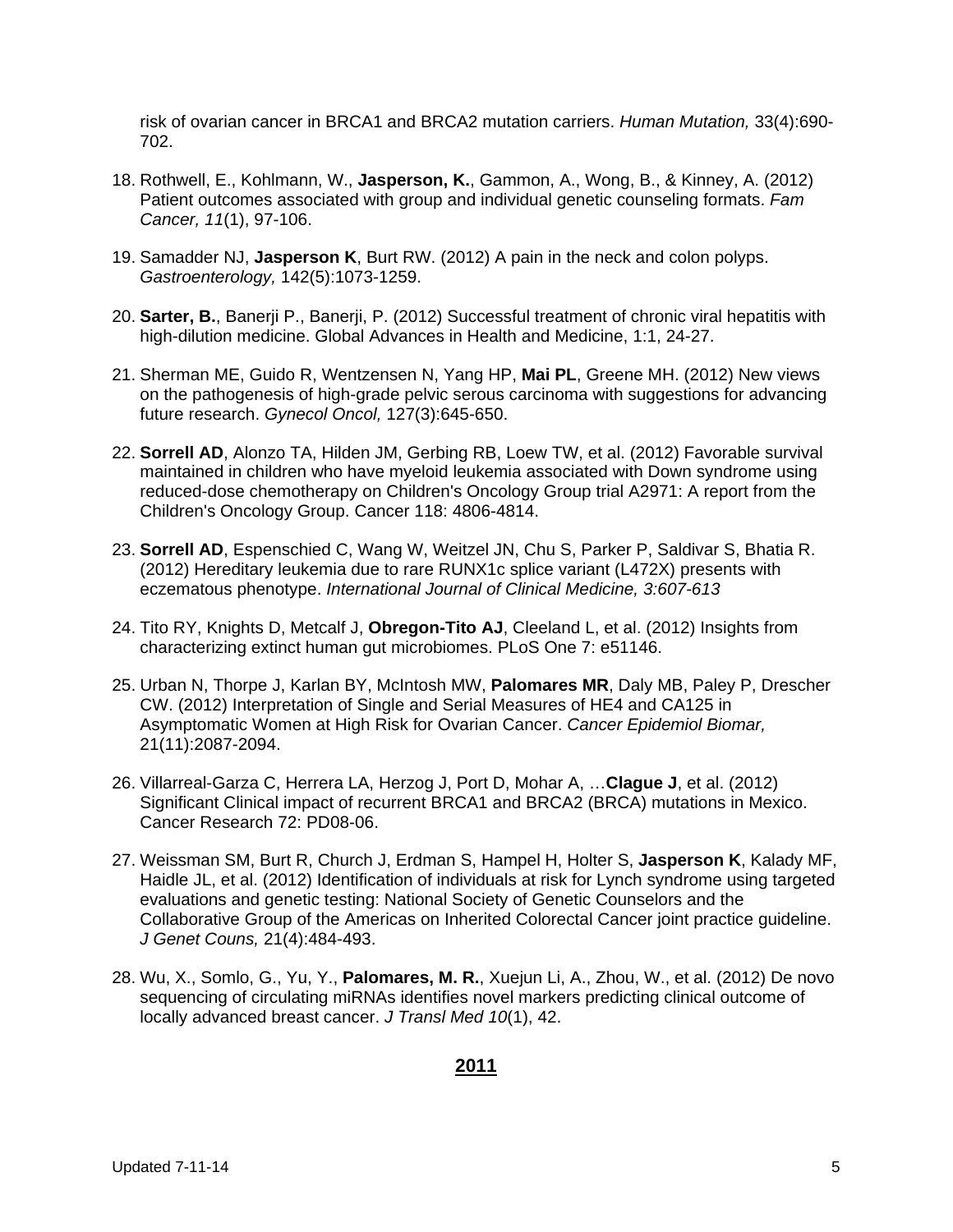- 1. Antoniou, A. C., Kartsonaki, C., Sinilnikova, O. M., Soucy, P., McGuffog, L., Healey, S.,…**Mai, P. L.**, et al. (2011) Common alleles at 6q25.1 and 1p11.2 are associated with breast cancer risk for BRCA1 and BRCA2 mutation carriers. *Hum Mol Genet*, 20(16) 3304- 3321.
- 2. Chang, S., Wang, R. H., Akagi, K., Kim, K. A., Martin, B. K., Cavallone, L.,…**Mai P. L.**, et al. (2011) Tumor suppressor BRCA1 epigenetically controls oncogenic microRNA-155. *Nat Med, 17*(10), 1275-1282.
- 3. **Clague J.**, Wilhoite G, Adamson A, Bailis A, Weitzel JN, Neuhausen SL. (2011) RAD51C germline mutations in breast and ovarian cancer cases from high-risk families. *PLoS One, 6*(9), e25632.
- 4. **Clague, J.**, Reynolds, P., Sullivan-Halley, J., Ma, H., Lacey, J. V., Jr., Henderson, K. D., et al. (2011) Menopausal hormone therapy does not influence lung cancer risk: results from the California Teachers Study. *Cancer Epidemiol Biomar, 20*(3), 560-564.
- 5. Cox, D. G., Simard, J., Sinnett, D., Hamdi, Y., Soucy, P., Ouimet, M.,…**Mai, P. L.**, et al. (2011) Common variants of the BRCA1 wild-type allele modify the risk of breast cancer in BRCA1 mutation carriers. *Human Molecular Genetics, 20*(23), 4732-4747.
- 6. Dorais, J., Dodson, M., Calvert, J., Mize, B., Travarelli, J. M., **Jasperson, K.,** et al. (2011) Fertility-sparing management of endometrial adenocarcinoma. *Obstet Gynecol Surv, 66*(7), 443-451.
- 7. **Edwards, Q. T.**, Maradiegue, A., Seibert, D., & **Jasperson, K.** (2011) Pre- and postassessment of nurse practitioners' knowledge of hereditary colorectal cancer. *J Am Acad Nurse Pract, 23*(7), 361-369.
- 8. Fang, J., & **Jasperson, K.** (2011) Germline APC Mutation and Familial Barrett Esophagus: Causal or Coincidence? *Gastroenterol Hepatol (N Y), 7*(5), 342-344.
- 9. Gamis AS, Alonzo TA, Gerbing RB, Hilden JM, **Sorrell AD**, Sharma M, Loew TW, Arceci RJ, Barnard D, et al. (2011) Natural history of transient myeloproliferative disorder clinically diagnosed in Down syndrome neonates: a report from the Children's Oncology Group Study A2971. *Blood,* 118(26):6752-6759; quiz 6996.
- 10. Greene, M. H., **Mai, P. L.**, & Schwartz, P. E. (2011) Does bilateral salpingectomy with ovarian retention warrant consideration as a temporary bridge to risk-reducing bilateral oophorectomy in BRCA1/2 mutation carriers? *Am J Obstet Gynecol, 204*(1), 19 e11-16.
- 11. Im, K. M., Kirchhoff, T., Wang, X., Green, T., Chow, C. Y., Vijai, J.,...**Mai, P. L.**,...Weitzel, J. N., et al. (2011) Haplotype structure in Ashkenazi Jewish BRCA1 and BRCA2 mutation carriers. *Hum Genet*, 130(5):685-99.
- 12. **Jasperson, K. W.**, Samowitz, W., & Burt, R. (2011) Constitutional mismatch repairdeficiency syndrome presenting as colonic adenomatous polyposis: Clues from the skin. *Clin Genet*. 80, 394-397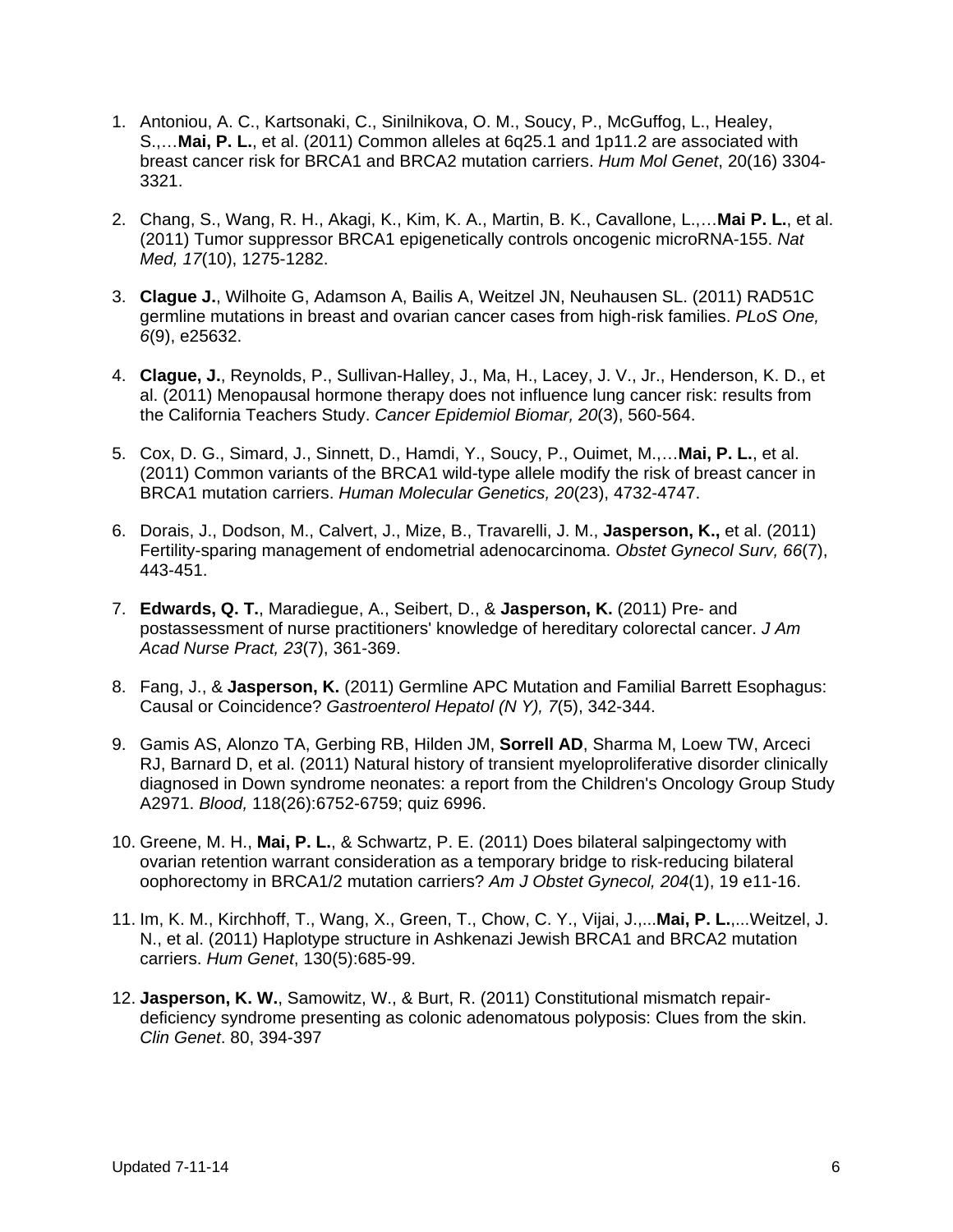- 13. Kempers, M. J., Kuiper, R. P., Ockeloen, C. W., Chappuis, P. O., Hutter, P., Rahner, N.,…**Palomares, M. R.**, et al. (2011) Risk of colorectal and endometrial cancers in EPCAM deletion-positive Lynch syndrome: A cohort study. *Lancet Oncol, 12*(1), 49-55.
- 14. Korde, L. A., Mueller, C. M., Loud, J. T., Struewing, J. P., Nichols, K., Greene, M. H., & **Mai, P. L.** (2011) No evidence of excess breast cancer risk among mutation-negative women from BRCA mutation-positive families. *Breast Cancer Res Treat*, *125*(1), 169-173.
- 15. Kratz, C. P., Han, S. S., Rosenberg, P. S., Berndt, S. I., Burdett, L., Yeager, M.,...**Mai, P. L.,** et al. (2011) Variants in or near KITLG, BAK1, DMRT1, and TERT-CLPTM1L predispose to familial testicular germ cell tumour. *J Med Genet, 48*(7), 473-476.
- 16. Lagos-Jaramillo, V. I., Press, M. F., Ricker, C. N., Dubeau, L., **Mai, P. L.**, & Weitzel, J. N. (2011) Pathological characteristics of BRCA-associated breast cancers in Hispanics. *Breast Cancer Res Treat*, *130*(1), 281-289.
- 17. **Mai, P. L.**, Garceau, A. O., Graubard, B. I., Dunn, M., McNeel, T. S., Gonsalves, L., et al. (2011) Confirmation of Family Cancer History Reported in a Population-Based Survey. *J Natl Cancer Inst, 103*(10), 788-797.
- 18. **Mai, P. L.**, Wentzensen, N., & Greene, M. H. (2011) Challenges related to developing serum-based biomarkers for early ovarian cancer detection. *Cancer Prev Res (Phila), 4*(3), 303-306.
- 19. Mulligan, A. M., Couch, F. J., Barrowdale, D., Domchek, S. M., Eccles, D., Nevanlinna, H.,…**Mai P. L.**, et al. (2011) Common breast cancer susceptibility alleles are associated with tumour subtypes in BRCA1 and BRCA2 mutation carriers: results from the Consortium of Investigators of Modifiers of BRCA1/2. *Breast Cancer Res, 13*(6), R110.
- 20. Ramus, S. J., Kartsonaki, C., Gayther, S. A., Pharoah, P. D., Sinilnikova, O. M., Beesley, J.,…**Mai, P. L.**, et al. (2011) Genetic variation at 9p22.2 and ovarian cancer risk for BRCA1 and BRCA2 mutation carriers. *J Natl Cancer Inst, 103*(2), 105-116.
- 21. Schairer, C., Brown, L. M., & **Mai, P. L.** (2011) Inflammatory breast cancer: high risk of contralateral breast cancer compared to comparably staged non-inflammatory breast cancer. *Breast Cancer Res Treat,* 129(1):117-24.
- 22. Skates, S. J., **Mai, P. L.**, Horick, N. K., Piedmonte, M., Drescher, C. W., Isaacs, C., et al. (2011) Large prospective study of ovarian cancer screening in high-risk women: CA125 cutpoint defined by menopausal status. *Cancer Prev Res (Phila), 4*(9), 1401-1408.
- 23. **Sorrell, A. D.**, Lee, S., Stolle, C., Ellenhorn, J. D. I., Grix, A., Kaelin, W. G., Jr., & Weitzel, J. N. (2011) Clinical and functional properties of novel VHL mutation (X214L) consistent with Type 2A phenotype and low risk of renal cell carcinoma. *Clin Genet, 79*(6), 539-545.

1. Antoniou, A. C., Wang, X., Fredericksen, Z. S., McGuffog, L., Tarrell, R., Sinilnikova, O. M.,...**Mai, P. L.**,...Weitzel, J. N., et al. (2010). A locus on 19p13 modifies risk of breast cancer in BRCA1 mutation carriers and is associated with hormone receptor-negative breast cancer in the general population. *Nat Genet, 42*(10), 885-892.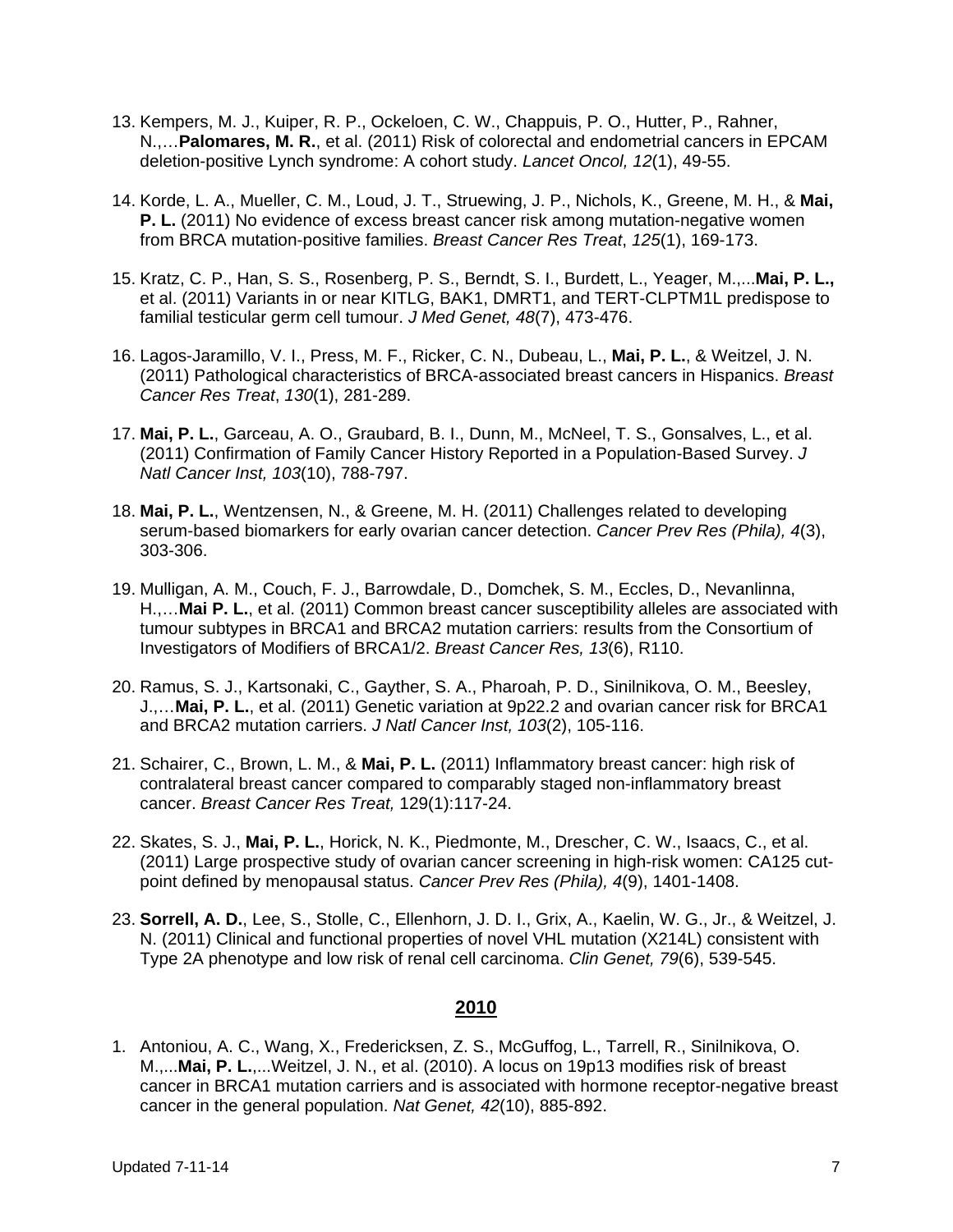- 2. Antoniou, A. C., Beesley, J., McGuffog, L., Sinilnikova, O. M., Healey, S., Neuhausen, S. L.,…Weitzel, J. N,…**Mai P. L.**, et al. (2010). Common breast cancer susceptibility alleles and the risk of breast cancer for BRCA1 and BRCA2 mutation carriers: Implications for risk prediction. *Cancer Res, 70*(23), 9742-9754.
- 3. Blazer, K. R., **Clague, J.**, Collie, C. L., Ciadella-Kam, L. A., Kuratani, D. G., Laird, S. L., et al. (2010). "Future directions in cancer prevention and control: Workforce implications for training, practice, and policy" Symposium, October 17 to 18, 2009, the University of Texas M. D. Anderson Cancer Center. *Cancer Epidemiol Biomarkers Prev, 19*(6), 1655-1660.
- 4. Burt, R. W., Barthel, J. S., Dunn, K. B., David, D. S., Drelichman, E., Ford, J. M., Giardiello, F. M., Gruber, S. B., Halverson, A. L., Hamilton, S. R., Ismail, M. K., **Jasperson, K. W.**,…et al. (2010). NCCN practice guidelines V.1.2010: Colorectal cancer screening. *J Natl Compr Canc Netw, 8*(1), 8-61. Retrieved from http://www.ncbi.nlm.nih.gov/entrez/query.fcgi?cmd= Retrieve&db=PubMed&dopt= Citation&list \_uids= 20064289
- 5. Chen, M., Hildebrandt, M. A., **Clague, J.**, Kamat, A. M., Picornell, A., Chang, J., et al. (2010). Genetic Variations in the Sonic Hedgehog Pathway Affect Clinical Outcomes in Non-Muscle-Invasive Bladder Cancer. *Cancer Prev Res (Phila), 3*(10), 1235-1245.
- 6. **Clague J**, Cinciripini P, Blalock J, Wu X, Hudmon KS. The D2 dopamine receptor gene and nicotine dependence among bladder cancer patients and controls. *Behav. Genet.*  2010;40(1):49-58.
- 7. Dunbier, A. K., Hong, Y., Masri, S., Brown, K. A., Sabnis, G. J., & **Palomares, M. R.** (2010). Progress in aromatase research and identification of key future directions. *J Steroid Biochem Mol Biol, 118*(4-5), 311-315.
- 8. **Edwards, Q. T.**, & Seibert, D. (2010). Pre- and posttest evaluation of a breast cancer risk assessment program for nurse practitioners. *J Am Acad Nurse Pract, 22*(7), 376-381.
- 9. **Edwards, Q. T.**, Li, A., Pike, M. C., Kolonel, L., Henderson, B. E., & McKean-Cowdin, R. (2010). Patterns of regular use of mammography--body weight and ethnicity: The multiethnic cohort. *J Am Acad Nurse Pract, 22*(3), 162-169.
- 10. Engel, C., Versmold, B., Wappenschmidt, B., Simard, J., Easton, D. F., Peock, S.,...**Mai, P. L.**, et al. (2010). Association of the variants casp8 d302h and casp10 v410i with breast and ovarian cancer risk in BRCA1 and BRCA2 mutation carriers. *Cancer Epidemiol Biomarkers Prev, 19*(11), 2859-2868.
- 11. Gail, M. H., & **Mai, P. L.** (2010). Comparing breast cancer risk assessment models. *J Natl Cancer Inst, 102*(10), 665-668.
- 12. Gaudet, M. M., Kirchhoff, T., Green, T., Vijai, J., Korn, J. M., Guiducci, C., ...**Mai, P. L.**,…Weitzel, J. N., et al. (2010). Common genetic variants and modification of penetrance of *BRCA2*-associated breast cancer. *PLoS Genet, 6*(10), e1001183.
- 13. Gierach, G. L., Loud, J. T., Chow, C. K., Prindiville, S. A., Eng-Wong, J., Soballe, P. W.,… **Mai, P. L.**, et al. (2010). Mammographic density does not differ between unaffected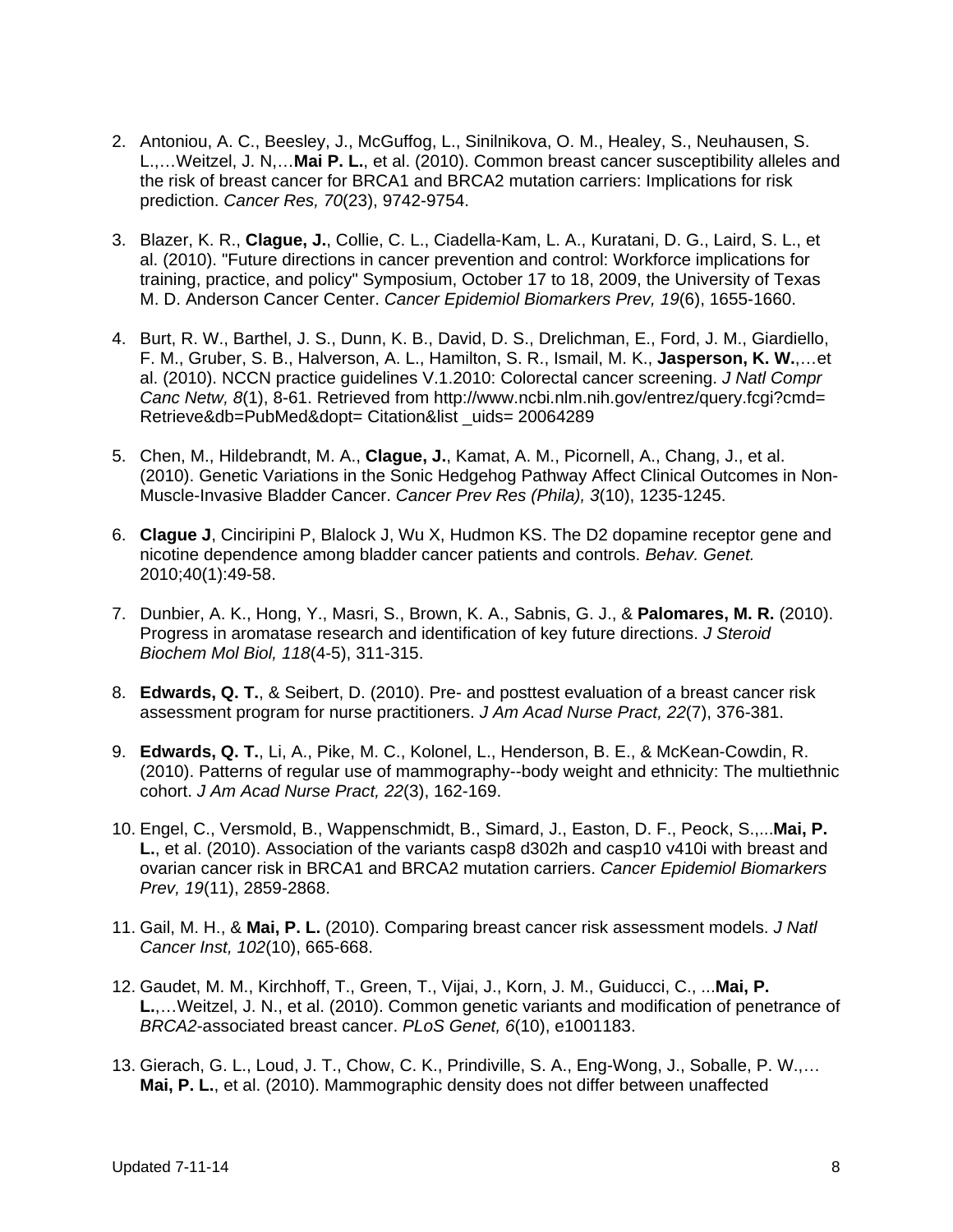BRCA1/2 mutation carriers and women at low-to-average risk of breast cancer. *Breast Cancer Res Treat, 123*(1), 245-255.

- 14. Greene, M. H., Kratz, C. P., **Mai, P. L.**, Mueller, C., Peters, J. A., Bratslavsky, G., et al. (2010). Familial testicular germ cell tumors in adults: 2010 summary of genetic risk factors and clinical phenotype. *Endocr Relat Cancer, 17*(2), R109-121.
- 15. Habeeb, O., Goodglick, L., Soslow, R. A., Rao, R. G., Gordon, L. K., **Schirripa, O.**, et al. (2010). Epithelial membrane protein-2 expression is an early predictor of endometrial cancer development. *Cancer, 116*(20), 4718-4726. PMCID: PMC2950887
- 16. Huizenga, C. R., Lowstuter, K. J., **Banks, K. C.**, Lagos, V. I., Vandergon, V. O., & Weitzel, J. N. (2010). Evolving perspectives on genetic discrimination in health insurance among health care providers. Fam Cancer, 9, 253-260.
- 17. **Jasperson, K. W.**, Tuohy, T. M., Neklason, D. W., & Burt, R. W. (2010). Hereditary and familial colon cancer. *Gastroenterology, 138*(6), 2044-2058.
- 18. **Jasperson, K. W.**, Vu, T. M., Schwab, A. L., Neklason, D. W., Rodriguez-Bigas, M. A., Burt, R. W., & Weitzel, J. N. (2010). Evaluating Lynch syndrome in very early onset colorectal cancer probands without apparent polyposis. *Fam Cancer, 9*(2), 99-107. PMCID:
- 19. Kratz, C. P., **Mai, P. L.**, & Greene, M. H. (2010). Familial testicular germ cell tumours. *Best Pract Res Clin Endocrinol Metab, 24*(3), 503-513.
- 20. Lin, J., Horikawa, Y., Tamboli, P., **Clague, J.**, Wood, C. G., & Wu, X. (2010). Genetic Variations in MicroRNA-Related Genes Are Associated with Survival and Recurrence in Patients with Renal Cell Carcinoma. *Carcinogenesis*. 31(10):1805-1812.
- 21. **Mai, P. L.**, Friedlander, M., Tucker, K., Phillips, K. A., Hogg, D., Jewett, M. A., et al. (2010). The International Testicular Cancer Linkage consortium: A clinicopathologic descriptive analysis of 461 familial malignant testicular germ cell tumor kindred. *Urol Oncol, 28*(5), 492- 499.
- 22. **Mai, P. L.**, Wideroff, L., Greene, M. H., & Graubard, B. I. (2010). Prevalence of family history of breast, colorectal, prostate, and lung cancer in a population-based study. *Public Health Genomics, 13*(7-8), 495-503.
- 23. Wideroff, L., Garceau, A. O., Greene, M. H., Dunn, M., McNeel, T., **Mai, P. L.**, et al. (2010). Coherence and completeness of population-based family cancer reports. *Cancer Epidemiol Biomarkers Prev, 19*(3), 799-810.

#### **2009**

1. Antoniou, A. C., Sinilnikova, O. M., McGuffog, L., Healey, S., Nevanlinna, H., Heikkinen, T., …**Mai P. L.**, et al. (2009) Common variants in LSP1, 2q35 and 8q24 and breast cancer risk for BRCA1 and BRCA2 mutation carriers. *Hum Mol Genet, 18*(22), 4442-4456.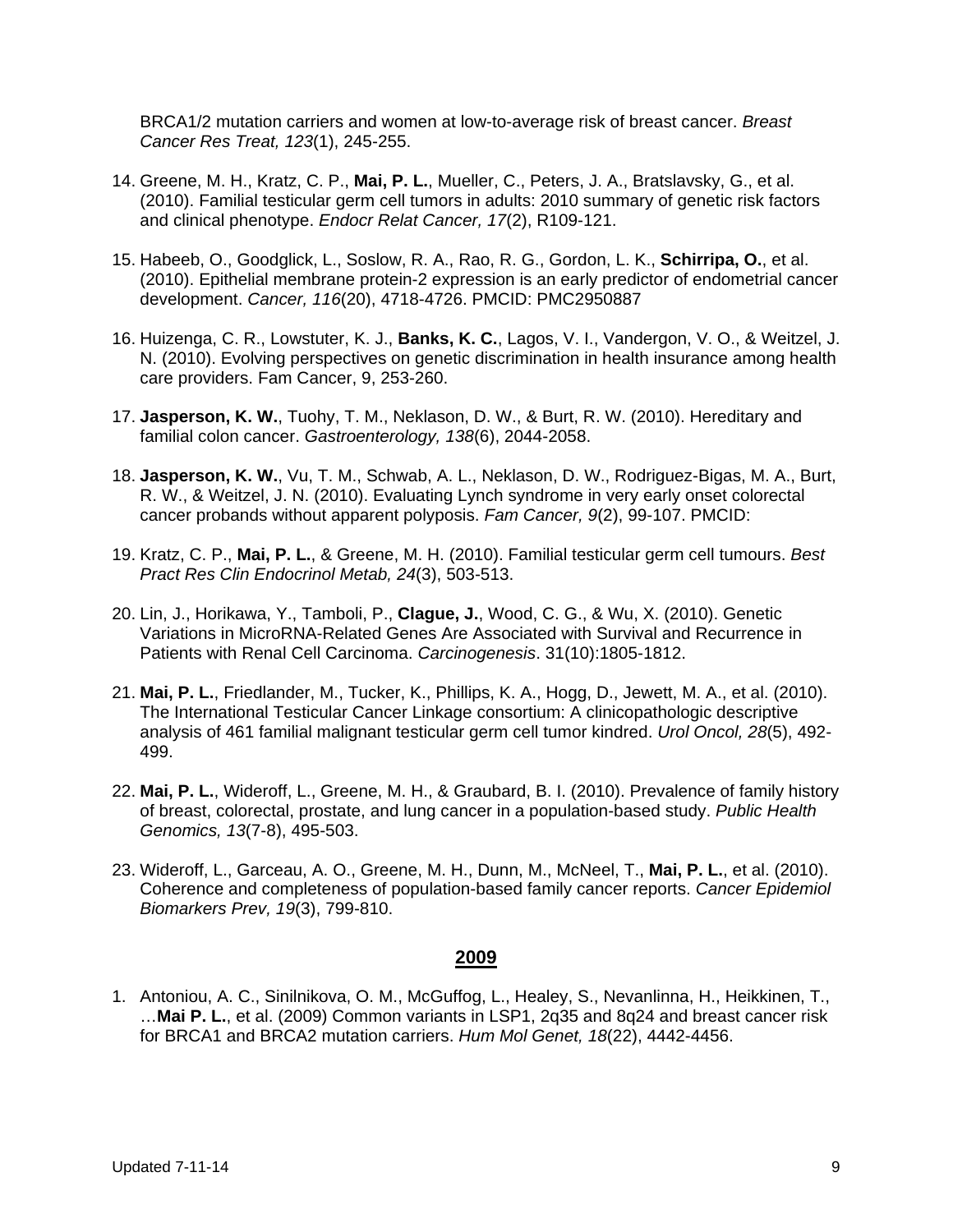- 2. Bhat, R., Malinge, S., Gamis, A. S., **Sorrell, A. D.**, Hilden, J. M., Ketterling, R. P., et al. (2009) Mutational analysis of candidate tumor-associated genes in acute megakaryoblastic leukemia. *Leukemia, 23*(11), 2159-2160.
- 3. **Edwards, Q. T.,** Maradiegue, A., Seibert, D., Saunders-Goldson, S., & Humphreys, S. (2009) Breast cancer risk elements and nurse practitioners' knowledge, use, and perceived comfort level of breast cancer risk assessment. *J Am Acad Nurse Pract, 21*(5), 270-277.
- 4. **Edwards, Q. T.**, Li, A. X., Pike, M. C., Kolonel, L. N., Ursin, G., Henderson, B. E., & McKean-Cowdin, R. (2009) Ethnic differences in the use of regular mammography: The multiethnic cohort. *Breast Cancer Res Treat, 115*(1), 163-170.
- 5. Gammon, A., **Jasperson, K. W.**, Kohlmann, W., & Burt, R. W. (2009). Hamartomatous polyposis syndromes. *Best Pract Res Clin Gastroenterol, 23*(2), 219-231.
- 6. Greene, M. H., & **Mai, P. L.** (2009). What have we learned from risk-reducing salpingooophorectomy? *J Natl Cancer Inst, 101*(2), 70-71.
- 7. Leachman, S. A., Carucci, J., Kohlmann, W., **Banks, K. C.**, Asgari, M. M., Bergman, W., et al. (2009). Selection criteria for genetic assessment of patients with familial melanoma. *J Am Acad Dermatol, 61*(4), 677, e671-614.
- 8. **Mai, P. L.**, Chatterjee, N., Hartge, P., Tucker, M., Brody, L., Struewing, J. P., & Wacholder, S. (2009). Potential excess mortality in BRCA1/2 mutation carriers beyond breast, ovarian, prostate, and pancreatic cancers, and melanoma. *PLoS One, 4*(3), e4812.
- 9. **Mai, P. L.**, Chen, B. E., Tucker, K., Friedlander, M., Phillips, K. A., Hogg, D., et al. (2009). Younger age-at-diagnosis for familial malignant testicular germ cell tumor. *Fam Cancer, 8*(4), 451-456.
- 10. McKinnon, W., **Banks, K. C.**, Skelly, J., Kohlmann, W., Bennett, R., Shannon, K., …Weitzel, J. N., & Wood, M. (2009). Survey of unaffected BRCA and mismatch repair (MMR) mutation positive individuals. *Fam Cancer, 8*(4), 363-369
- 11. Osorio, A., Milne, R. L., Pita, G., Peterlongo, P., Heikkinen, T., Simard, J., …**Mai P. L.**, et al. (2009). Evaluation of a candidate breast cancer associated SNP in ERCC4 as a risk modifier in BRCA1 and BRCA2 mutation carriers. Results from the consortium of investigators of modifiers of BRCA1/BRCA2 (CIMBA). *Br J Cancer, 101*(12), 2048-2054.

- 1. Burt, R. W., & **Jasperson, K. W.** (2008). APC-associated polyposis conditions. *Gene Reviews.* Retrieved from http://www.ncbi.nlm.nih.gov/bookshelf/ br.fcgi?book=gene&part=fap
- 2. **Edwards, Q. T.**, & **Palomares, M. R.** (2008). Assessment of risk for breast cancer utilizing history & quantitative models in primary care. *The Journal for Nurse Practitioners, 4*(5), 361- 369.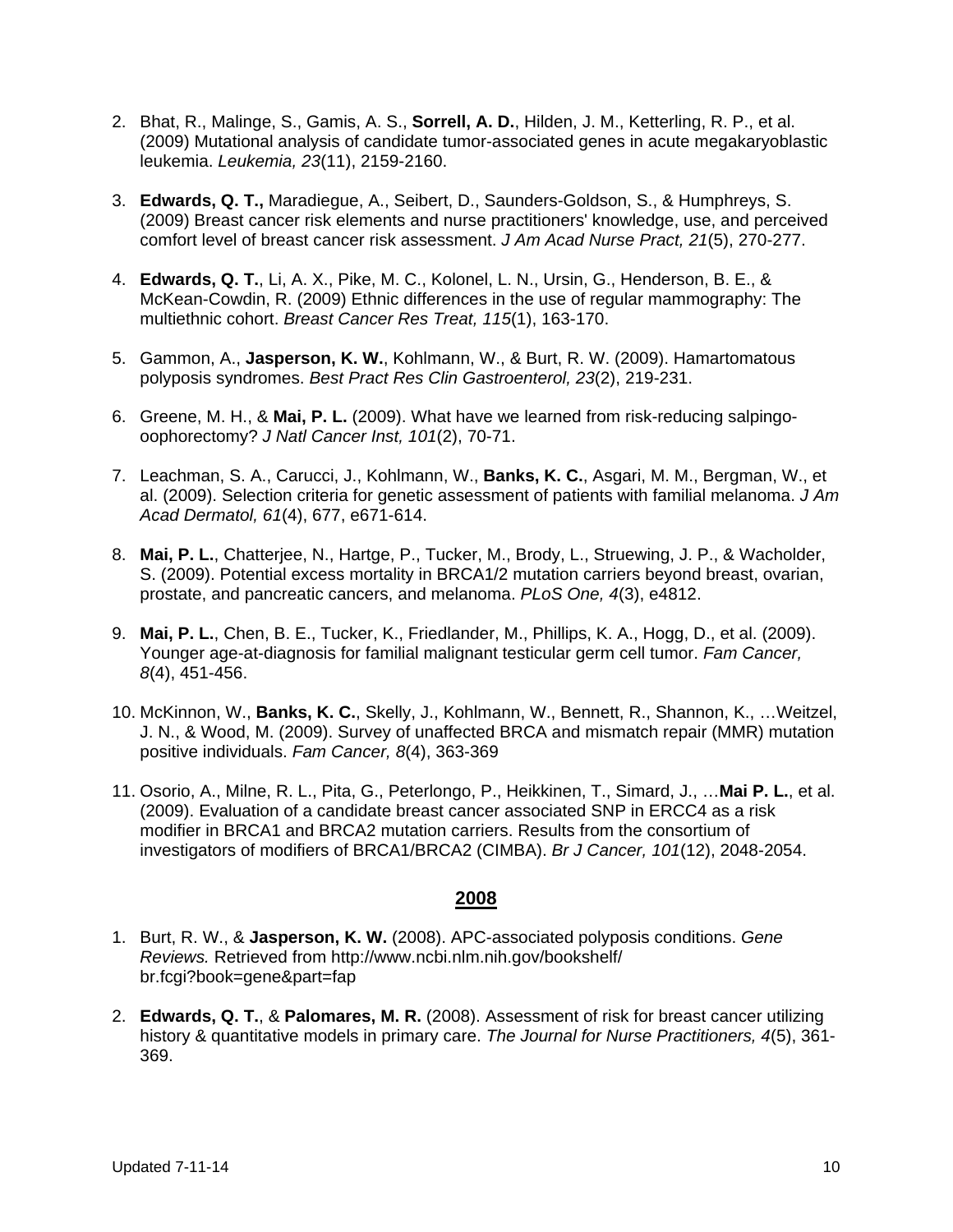- 3. Greene, M. H., Piedmonte, M., Alberts, D., Gail, M., Hensley, M., Miner, Z., **Mai, P. L.**, et al. (2008). A prospective study of risk-reducing salpingo-oophorectomy and longitudinal CA-125 screening among women at increased genetic risk of ovarian cancer: Design and baseline characteristics: A gynecologic oncology group study. *Cancer Epidemiol Biomarkers Prev, 17*(3), 594-604.
- 4. **Jasperson, K. W.**, Blazer, K. R., Lowstuter, K. J., & Weitzel, J. N. (2008). Working through a diagnostic challenge: Colonic polyposis, Amsterdam criteria, and a mismatch repair mutation. *Fam Cancer, 7*(4), 281-285
- 5. Lowstuter, K. J., Sand, S., Blazer, K. R., MacDonald, D. J., **Banks, K. C.**, Lee, C. A., Schwerin, B. U., Juarez, M., Uman, G. C., & Weitzel, J. N. (2008). Influence of genetic discrimination perceptions and knowledge on cancer genetics referral practice among clinicians. *Genet Med, 10*(9), 691-698.
- 6. **Mai, P. L.**, Lagos, V. I., **Palomares, M. R.**, & Weitzel, J. N. (2008). Contralateral riskreducing mastectomy in young breast cancer patients with and without genetic cancer risk assessment. *Ann Surg Oncol, 15*(12), 3415-3421.
- 7. Maradiegue, A., **Jasperson, K. W., Edwards, Q. T.**, Lowstuter, K. J., & Weitzel, J. N. (2008). Scoping the family history: Assessment of Lynch syndrome (hereditary nonpolyposis colorectal cancer) in primary care settings—A primer for nurse practitioners. *J Am Acad Nurse Pract, 20*(2), 76-84.
- 8. Mueller, C. M., **Mai, P. L.**, Bucher, J., Peters, J. A., Loud, J. T., & Greene, M. H. (2008). Complementary and alternative medicine use among women at increased genetic risk of breast and ovarian cancer. *BMC Complement Altern Med, 8*, 17.
- 9. Nathanson, J. W., Zisman, T. L., Julian, C., **McCaffrey, S. M.**, & Rubin, D. T. (2008). Identification of patients at increased risk for colorectal cancer in an open access endoscopy center. *J Clin Gastroenterol, 42*(9), 1025-1031.
- 10. Osorio, A., Pollan, M., Pita, G., Schmutzler, R. K., Versmold, B., Engel, C.,...**Mai, P. L.**, et al. (2008). An evaluation of the polymorphisms Ins16bp and Arg72Pro in p53 as breast cancer risk modifiers in BRCA1 and BRCA2 mutation carriers. *Br J Cancer, 99*(6), 974-977.
- 11. Torkko, K. C., van Bokhoven, A., **Mai, P. L.**, Beuten, J., Balic, I., Byers, T. E., et al. (2008). VDR and SRD5A2 polymorphisms combine to increase risk for prostate cancer in both non-Hispanic white and Hispanic white men. *Clin Cancer Res, 14*(10), 3223-3229.
- 12. Tuazon, E., **Banks, K. C.**, Koh, C. J., De Filippo, R. E., Chang, A., Hardy, B. E., & Cortessis, V. K. (2008). Re: Prepubertal orchiopexy for cryptorchidism may be associated with lower risk of testicular cancer. *J Urol, 180*(2), 783-784; author reply 784-785.

1. Bowen, D. J., Fann, J. R., Andersen, M. R., Rhew, I. C., Gralow, J. R., Lewis, F. M.,...**Palomares, M. R.**, et al. (2007). Recruiting patients with breast cancer and their families to behavioral research in the post-HIPAA period. *Oncol Nurs Forum, 34*(5), 1049- 1054.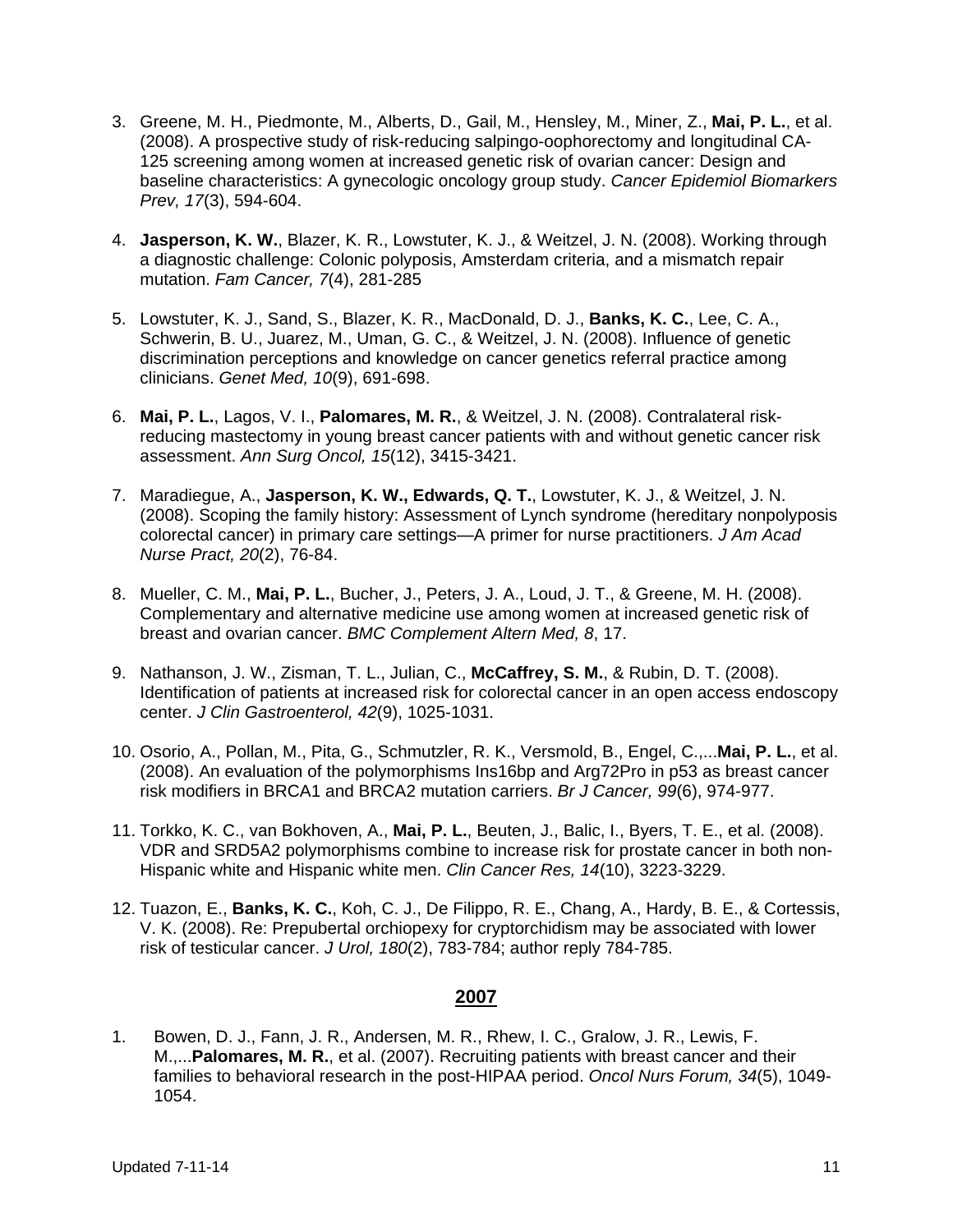- 2. Culver, J. O., Lowstuter, K. J., & **Bowling, L. G.** (2007). Assessing breast cancer risk and BRCA1/2 carrier probability. *Breast Dis, 27*, 5-20.
- 3. **Edwards, Q. T.**, Seibert, D., Maradiegue, A., MacDonald, D. J., **Jasperson, K. W.**, Lowstuter, K. J., & Weitzel, J. N. (2007). Breast cancer and the family tree. An issue for all practice settings. *Adv Nurse Pract, 15*(5), 34-41.
- 4. **Gambol, P. J.** (2007). Maternal phenylketonuria syndrome and case management implications. *J Pediatr Nurs, 22*(2), 129-138.
- 5. **Jasperson, K. W.**, Kohlmann, W., & Burt, R. (2007). Inherited risk for colorectal cancer: Practical approaches for identification, referral and management. *Practical Gastroenterology, 31*(9), 37-53.
- 6. **Mai, P. L.**, Korde, L., Kramer, J., Peters, J., Mueller, C. M., Pfeiffer, S., et al. (2007). A possible new syndrome with growth-hormone secreting pituitary adenoma, colonic polyposis, lipomatosis, lentigines and renal carcinoma in association with familial testicular germ cell malignancy: A case report. *J Med Case Reports, 1*, 9.
- 7. **Mai, P. L.**, Sullivan-Halley, J., Ursin, G., Stram, D. O., Deapen, D., Villaluna, D., et al. (2007). Physical activity and colon cancer risk among women in the California Teachers Study. *Cancer Epidemiol Biomarkers Prev, 16*(3), 517-525.
- 8. Norton, A., Fisher, C., Liu, H., Wen, Q., Mundschau, G., Fuster, J. L.,... **Sorrell, A. D.**, et al. (2007). Analysis of JAK3, JAK2, and C-MPL mutations in transient myeloproliferative disorder and myeloid leukemia of Down syndrome blasts in children with Down syndrome. *Blood, 110*(3), 1077-1079.
- 9. Patel, A. A., Gupta, D., Seligson, D., Hattab, E. M., Balis, U. J., Ulbright, T. M., …**Schirripa, O.**, et al. (2007). Availability and quality of paraffin blocks identified in pathology archives: A multi-institutional study by the shared pathology informatics network (spin). *BMC Cancer, 7*, 37.
- 10. Seibert, D., **Edwards, Q. T.**, & Maradiegue, A. (2007). Integrating genetics into advanced practice nursing curriculum: Strategies for success. *Community Genet, 10*(1), 45-51.
- 11. Weitzel, J. N., Lagos, V. I., **Cullinane, C. A., Gambol, P. J.**, Culver, J. O., Blazer, K. R., **Palomares, M. R.**, Lowstuter, K. J., & MacDonald, D. J. (2007). Limited family structure and BRCA gene mutation status in single cases of breast cancer. *JAMA, 297*(23), 2587- 2595.

1. **Edwards, Q. T.**, Maradiegue, A., Seibert, D., Macri, C., & Sitzer, L. (2006). Faculty members' perceptions of medical genetics and its integration into nurse practitioner curricula. *J Nurs Educ, 45*(3), 124-130.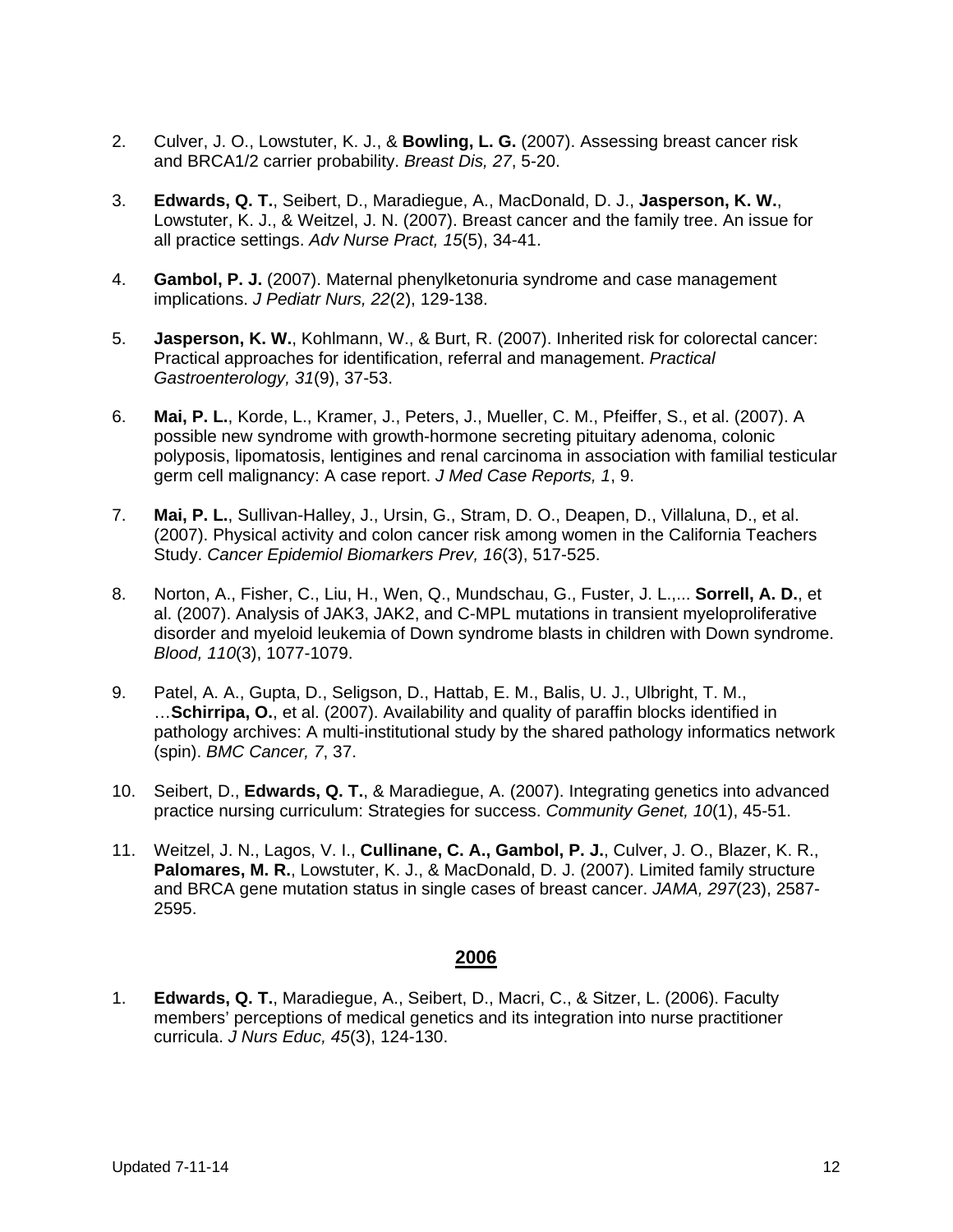- 2. **Jasperson, K. W.**, Lowstuter, K. J., & Weitzel, J. N. (2006). Assessing the predictive accuracy of HMLH1 and HMSH2 mutation probability models. *J Genet Couns, 15*(5), 339- 347.
- 3. Kupfer, S. S., **McCaffrey, S. M.**, & Kim, K. E. (2006). Racial and gender disparities in hereditary colorectal cancer risk assessment: The role of family history. *J Cancer Educ, 21*(1 Suppl), S32-36.
- 4. Maradiegue, A., & **Edwards, Q. T.** (2006). An overview of ethnicity and assessment of family history in primary care settings. *J Am Acad Nurse Pract, 18*(10), 447-456.
- 5. **Palomares, M. R.**, Machia, J. R., Lehman, C. D., Daling, J. R., & McTiernan, A. (2006). Mammographic density correlation with Gail model breast cancer risk estimates and component risk factors. *Cancer Epidemiol Biomarkers Prev, 15*(7), 1324-1330.
- 6. Ricker, C., Lagos, V. I., Feldman, N., Hiyama, S., Fuentes, S., Kumar, V., Gonzalez, K., **Palomares, M. R.,** Blazer, K. R., Lowstuter, K. J., MacDonald, D. J., & Weitzel, J. N. (2006). If we build it…will they come?--establishing a cancer genetics services clinic for an underserved predominantly Latina cohort. *J Genet Couns, 15*(6), 505-514.

- 1. **Cullinane, C. A.**, Lubinski, J., Neuhausen, S. L., Ghadirian, P., Lynch, H. T., Isaacs, C., Weber, B.,...Weitzel, J. N., et al. (2005). The effect of pregnancy as a risk factor for breast cancer in *BRCA1/BRCA2* mutation carriers. *Int J Cancer, 117*(6), 988-991.
- 2. Culver, J. O., **Edwards, Q. T.**, MacDonald, D. J., & Weitzel, J. N. (2005). USPSTF guidelines will miss BRCA families due to paternal inheritance or a truncated family tree. *Ann Intern Med, 143*(5), 355. Retrieved from http://www.annals.org/content/143/5/355.abstract/ reply#annintmed\_el\_2247
- 3. Ferrell, B., **Cullinane, C. A.**, Ervine, K., Melancon, C., Uman, G. C., & Juarez, G. (2005). Perspectives on the impact of ovarian cancer: Women's views of quality of life. *Oncol Nurs Forum, 32*(6), 1143-1149.
- 4. Maradiegue, A., **Edwards, Q. T.**, Seibert, D., Macri, C., & Sitzer, L. (2005). Knowledge, perceptions, and attitudes of advanced practice nursing students regarding medical genetics. *J Am Acad Nurse Pract, 17*(11), 472-479.
- 5. **Palomares, M. R.**, Paz, I. B., & Weitzel, J. N. (2005). Genetic cancer risk assessment in the newly diagnosed breast cancer patient is useful and possible in practice. *J Clin Oncol, 23*(13), 3165-3166.
- 6. **Sarter, B.**, Long, T. I., Tsong, W. H., Koh, W. P., Yu, M. C., & Laird, P. W. (2005). Sex differential in methylation patterns of selected genes in Singapore Chinese. *Hum Genet, 117*(4), 402-403.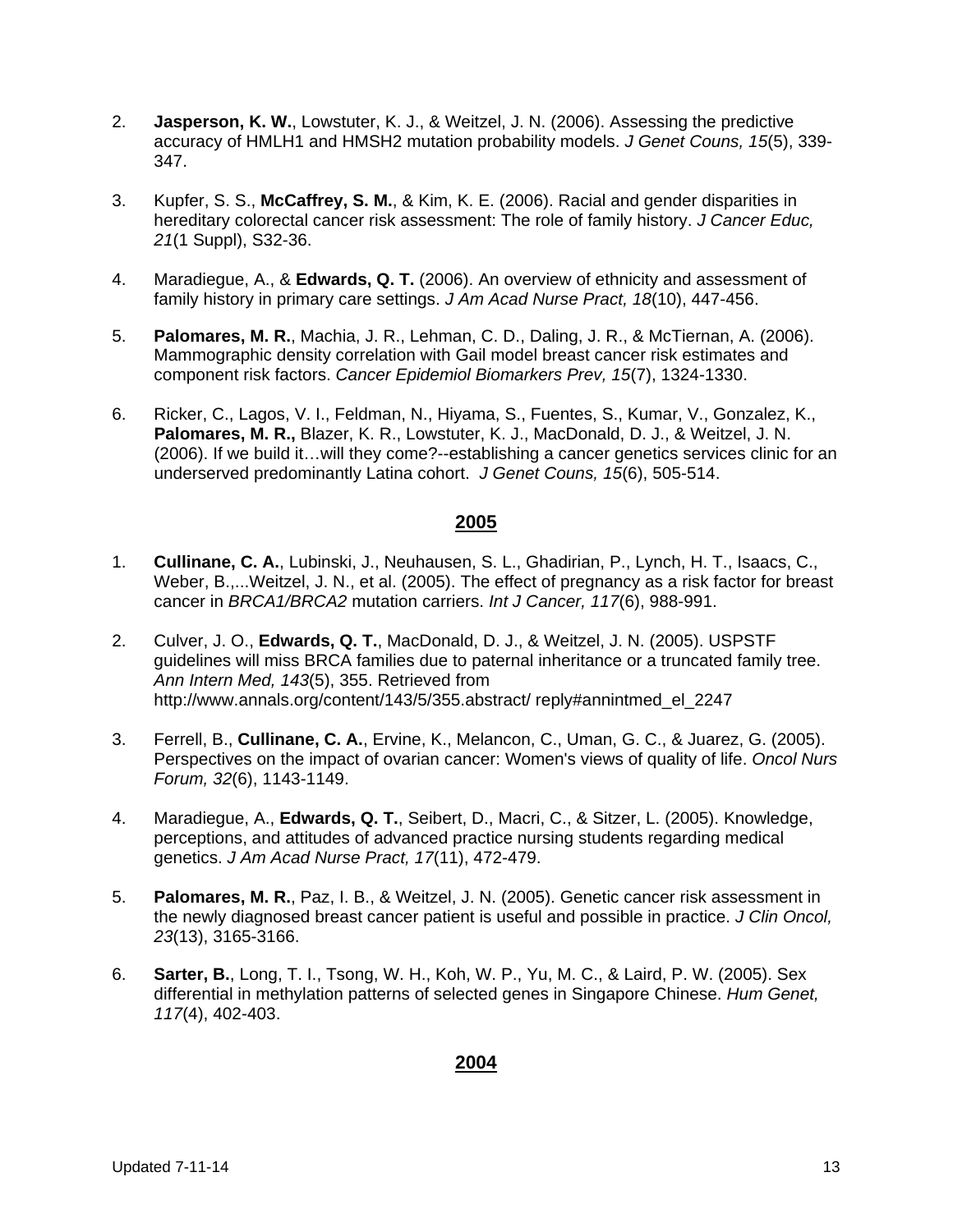- 1. **Cullinane, C. A.**, Paz, I. B., Smith, D., Carter, N., & Grannis, F. W., Jr. (2004). Prognostic factors in the surgical management of pericardial effusion in the patient with concurrent malignancy. *Chest, 125*(4), 1328-1334.
- 2. **Cullinane, C. A.**, Ellenhorn, J. D. I., & Weitzel, J. N. (2003). Microsatellite instability is a rare finding in the tumors of patients with both primary renal and rectal neoplasms. *Cancer Genet Cytogenet, 148*(2), 163-165.
- 3. Nedelcu, R., Blazer, K. R., Schwerin, B. U., **Gambol, P. J.**, Mantha, P., Uman, G. C., & Weitzel, J. N. (2004). Genetic discrimination: The clinician perspective. *Clin Genet, 66*(4), 311-317.

- 1. Blair, S. L., Grant, M., Chu, D. Z., **Cullinane, C. A.**, Dean, G., Schwarz, R. E., & Wagman, L. (2003). Quality of life in patients with colorectal metastasis and intrahepatic chemotherapy. *Ann Surg Oncol, 10*(2), 144-149.
- 2. **Cullinane, C. A.**, Borneman, T., Smith, D. D., Chu, D. Z., Ferrell, B. R., & Wagman, L. D. (2003). The surgical treatment of cancer: A comparison of resource utilization following procedures performed with a curative and palliative intent. *Cancer, 98*(10), 2266-2273.
- 3. Ferrell, B. R., Chu, D. Z., Wagman, L., Juarez, G., Borneman, T., **Cullinane, C. A.**, & McCahill, L. E. (2003). Online exclusive: Patient and surgeon decision making regarding surgery for advanced cancer. *Oncol Nurs Forum, 30*(6), E106-114.
- 4. Ferrell, B. R., Smith, S. L., **Cullinane, C. A.**, & Melancon, C. (2003). Psychological well being and quality of life in ovarian cancer survivors. *Cancer, 98*(5), 1061-1071.
- 5. Ferrell, B., Smith, S., **Cullinane, C. A.**, & Melancon, C. (2003). Symptom concerns of women with ovarian cancer. *J Pain Symptom Manage, 25*(6), 528-538.
- 6. McCahill, L. E., Smith, D. D., Borneman, T., Juarez, G., **Cullinane, C. A.**, Chu, D. Z., et al. (2003). A prospective evaluation of palliative outcomes for surgery of advanced malignancies. *Ann Surg Oncol, 10*(6), 654-663.
- 7. Miller, G. J., Miller, H. L., Van Bokhoven, A., Lambert, J. R., Werahera, P. N., **Schirripa, O.**, et al. (2003). Aberrant HOXC expression accompanies the malignant phenotype in human prostate. *Cancer Res, 63*(18), 5879-5888.
- 8. Weitzel, J. N., **McCaffrey, S. M.**, Nedelcu, R., MacDonald, D. J., Blazer, K. R., & **Cullinane, C. A.** (2003). Effect of genetic cancer risk assessment on surgical decisions at breast cancer diagnosis. *Arch Surg, 138*(12), 1323-1329.

### **2002**

1. **Cullinane, C. A.**, Chu, D. Z., & Mamelak, A. N. (2002). Current surgical options in the control of cancer pain. *Cancer Pract, 10 Suppl 1*, S21-26.